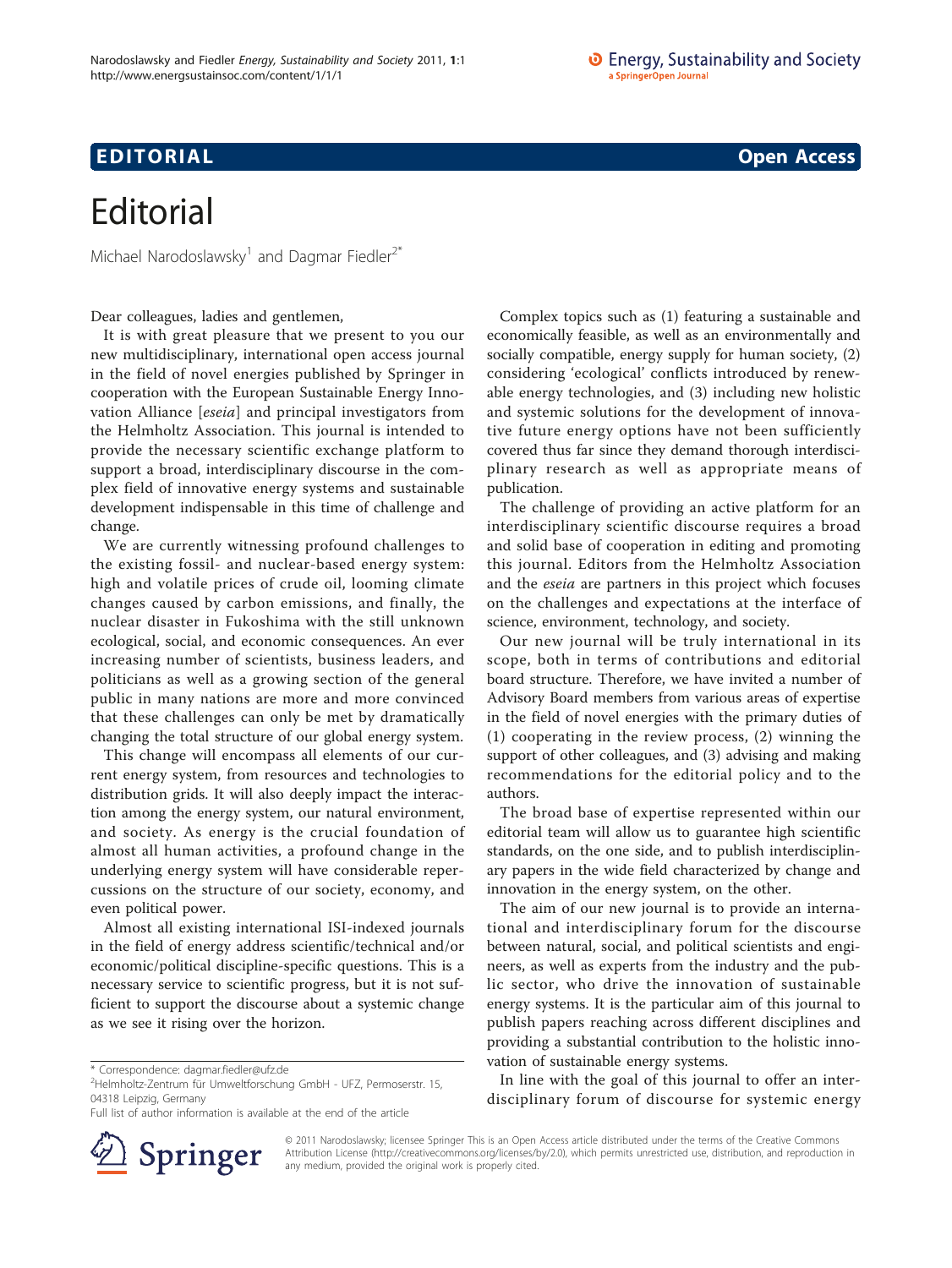innovation, the scope of the journal encompasses the whole innovation process ranging from scientific research to innovative approaches for the implementation of technology and the analysis of economic, social, and environmental impacts of sustainable energy systems. Primary emphasis will be placed on contributions addressing complex issues with innovation potential at the interface among technical solutions, their implementation, and their social, environmental, and economic impacts.

The journal publishes independently peer-reviewed original full-length research and review papers as well as book reviews. Of special interest are also short communications on innovative approaches. The editorial team will take particular responsibility to provide speedy and top-quality reviewing to our authors and to keep time from submission to publication as short as possible.

From time to time, Energy, Sustainability and Society will feature special editions (i.e., topical or conference article collections) that will focus on specific fields of interests. As an example, a special article collection will concentrate on the Micro Perspectives for Decentralized Energy Supply (with Martina Schaefer from the Technical University of Berlin as the guest editor). We will be pleased to publish this selected collection of invited papers providing an overview of the current status and the advances in this field in early 2012.

We are proud that our journal appears on SpringerOpen, Springer's new platform of fully open access journals which will cover all disciplines. SpringerOpen journals are fully and immediately accessible, i.e., they provide free access to peer-reviewed research articles. All articles published in Energy, Sustainability and Society are therefore made freely and permanently accessible online immediately after publication, without subscription charges or registration barriers.

The format of an open access journal has been deliberately chosen for several reasons. We not only intend to have a strong impact on the scientific community, but we also acknowledge the necessity to reach a wider audience of actors involved in energy system innovation. An open access journal allows us to reach across disciplinary as well as sectoral limitations. Furthermore, scientists and innovators from the third world have greater access to published research information than ever before, an advantage that is particularly important for a journal covering a field requiring global cooperation.

Moreover, a journal that encompasses a field which is regarded as being as dynamic as sustainable energy systems must also be quick in its processing of contributions from our authors. It is quite evident that a journal that uses electronic distribution has many advantages in this respect.

Open access journals also allow for a greater variation in the format of contributions to be published. This will also enable us to accommodate papers addressing complex issues that may not be sufficiently dealt with within the strict limitations of printed journals.

Other advantages are as follows:

• High visibility and international readership in our field

- Reuse of data by the public and by the industry
- Easy online submission and rapid publication
- Online manuscript tracking
- No color figure charges
- Authors retain copyright
- Increased impact factors and Thomas Reuters citation tracking
- Inclusion in all major bibliographic databases.

We would be pleased if you would accept our concept for Energy, Sustainability and Society and become readers of as well as contributors to our new journal. We are grateful for your trust and confidence, interest, and support best demonstrated by submitting articles of a high scientific quality.

Last but not the least, it is with great pleasure that we acknowledge the support and help we received during the course of concept preparation and the launch of our new journal. In particular, we would like to express our deepest gratitude to the staff of the staff of Springer (Heidelberg), Paul Roos and Monika Bechtold.

Dagmar Fiedler, first and foremost, would like to thank Wolfgang Babel (Leipzig) for his invaluable support and stimulating discussions throughout all stages of concept preparation for our new journal.

She would certainly like to acknowledge the great help and encouragement which she has received and continues to receive from the Helmholtz Centre for Environmental Research GmbH – UFZ (Leipzig) and in particular from Georg Teutsch and Frank Messner. Lastly, she is especially indebted to Beatrice Menz of the Birkhäuser Publishing LTD. (Basel) and Heinz Pampel of the Helmholtz Open Access Project (Potsdam) for their valuable advice.

Now, all that remains is for us to look forward to fruitful research in the exciting field of energy yet to come and hope to ensure that Energy, Sustainability and Society becomes an ultimate venue for publishing the results.

Sincerely yours,

Michael Narodoslawsky and Dagmar Fiedler (Editor-in-Chief and Managing Editor)

### Author details

<sup>&</sup>lt;sup>1</sup>Technische Universitaet Graz, Rechbauerstr. 12, 8010 Graz, Austria <sup>2</sup>Helmholtz-Zentrum für Umweltforschung GmbH - UFZ, Permoserstr. 15, 04318 Leipzig, Germany